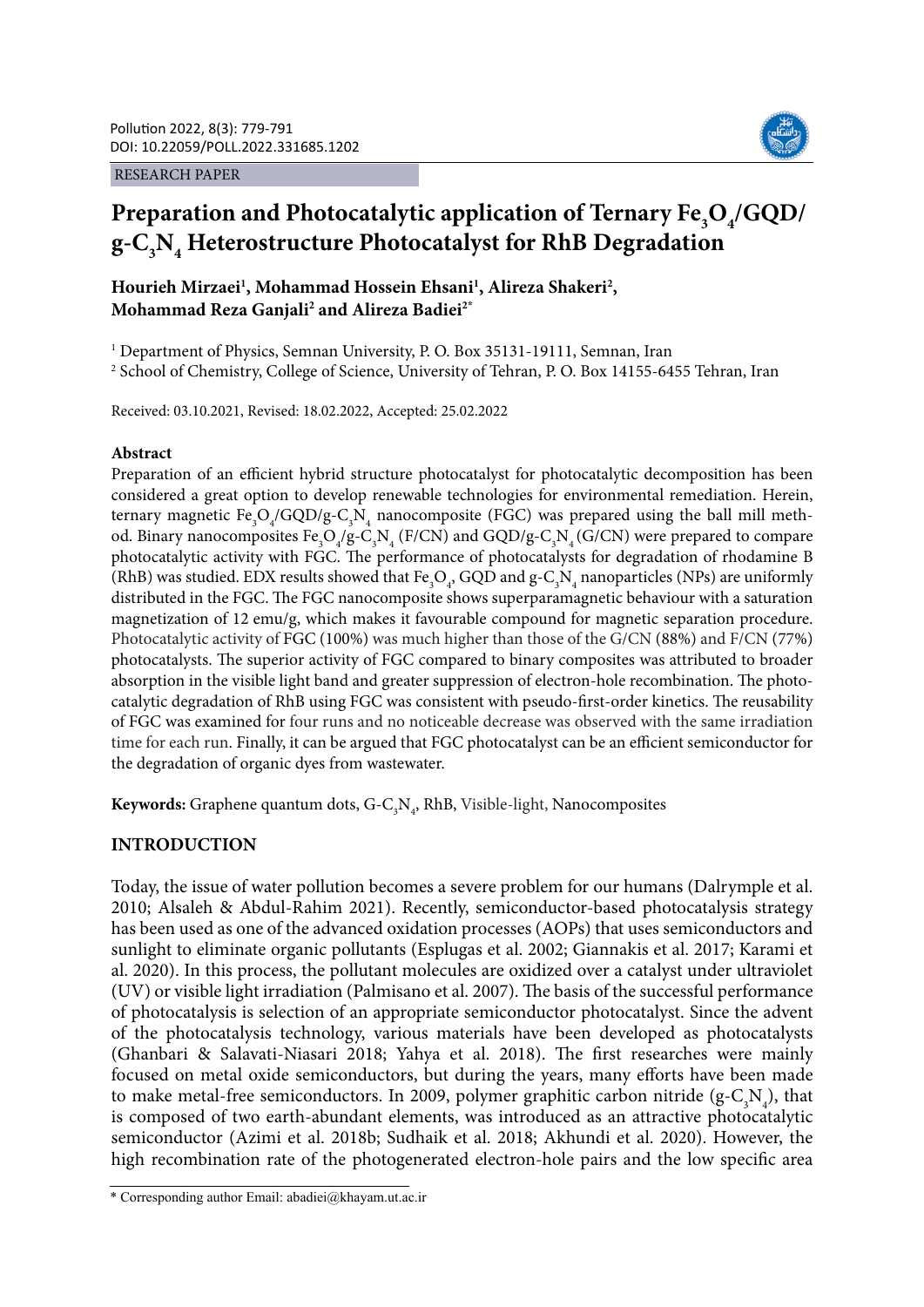of pure  $g-C_3N_4$  limited its photocatalytic performance. Several strategies can be employed to improve photocatalytic performance of  $g - C_3 N_4$  including doping with metal or non-metal elements, increasing of the surface-to-volume ratio and modifying with other semiconductors. Especially, significant progress has been attained in the coupling of  $g-C_3N_4$  with carbonaceous materials such as carbon dots, graphene quantum dots, carbon nanotubes and fullerene (Zhang et al. 2012; Barvin et al. 2019). Carbon materials have unique properties such as good electronic conductivity and high electron reservoir ability, allowing increased charge separation. Among various kinds of this materials, GQD has high specific surface area which provides abundant active sites for photocatalytic reaction (Hong et al. 2016). For example, Hong et al. prepared metal-free  $CQD/g-C_3N_4$  heterostructure photocatalyst through a simple low-temperature process in which the surface of  $g - C_3 N_4$  nanosheets was anchored by CQDs (Hong et al. 2016).  $CQD/g-C<sub>3</sub>N<sub>4</sub>$  were shown an increased the photocatalytic performance toward RhB and tetracycline hydrochloride degradation. In another study,  $g - C_3 N_4/GO$  aerogel heterojunctions were fabricated by a hydrothermal process which was coupled with self-assembly method. G-C<sub>3</sub>N<sub>4</sub>/GO exhibits high photocatalytic activity for photodegradation of methyl orange (92%) under visible light irradiation for 4 h. In another research,  $g - C_3 N_4 / RGO$  was thermally prepared, showed excellent photocatalytic activity for RhB degradation (98.3%) after 80 min. Despite the many benefits of  $g - C_3 N_4$ , its separation remains a major concern. Many effective techniques have been used for the separation of photocatalytic materials. Magnetic separation, in contrast with other methods like filtration and centrifugation, has many unique advantages such as ease of use, cost-effectiveness and quick separation (Dai et al. 2014; Tong et al. 2015; Azimi et al. 2018). Thus, the recovery problem of  $g - C_3 N_4$  particles can be solved by coupling of  $g - C_3 N_4$  with the magnetic species. Recently, Mousavi and et. al introduced the g-C<sub>3</sub>N<sub>4</sub>/Fe<sub>3</sub>O<sub>4</sub>/Ag<sub>3</sub>PO<sub>4</sub>/Co<sub>3</sub>O<sub>4</sub> heterogeneous quaternary composite to photocatalytic degradation of RhB under visible light irradiation. The results proved that calcination of the sample for 2h at 300 °C showed maximum photocatalytic effectiveness compared to other samples (Mousavi & Habibi-Yangjeh 2017). In another study,  $Ag_2O/g-C_3N_4$  /Fe<sub>3</sub>O<sub>4</sub> was synthesized as a ternary composite and tested its photocatalytic activity. The results showed that as-prepared photocatalyst degraded RhB (98.3%) after 60 min under visible light (Akhundi & Habibi-Yangjeh 2016).

In the present study, we successfully prepared ternary (FGC) and binary systems (F/CN and G/CN) nanocomposites for photocatalytic RhB degradation under visible-light irradiation. The solar-driven RhB photocatalytic degradation for ternary composite (FGC) was much better than that of the binary composites. The ternary composite could be easily collected and recycled using a suitable magnetic field. Also, the four successive recycling tests showed the high photocatalytic stability of the catalyst, with simple recovery operation owing to its magnetic property.

#### **MATERIAL AND METHODS**

Iron (II) chloride (FeCl<sub>2</sub>. 4H<sub>2</sub>O), iron (III) chloride (FeCl<sub>3</sub>. 6H<sub>2</sub>O), ammonia (NH<sub>4</sub>OH), hydrochloric acid (HCl) and sodium hydroxide (NaOH) were purchased from Sigma-Aldrich and used without further purification. Melamine  $(C_3H_6N_6)$  and methanol were bought from Merck and used without further purification. The citric acid  $(C_6H_8O_7)$  was supplied by TRIVENI CHEMICALS LIMITED and used without further purification.

Nanosized magnetite was prepared by controlled chemical co-precipitation of  $Fe<sup>2+</sup>$  and  $Fe<sup>3+</sup>$  (1:2 ratio) from ammoniacal medium at 80 $^{\circ}$  C under nitrogen atmosphere. In a typical experiment,  $0.02$  mol of ferrous sulphate and  $0.04$  mol of FeCl<sub>3</sub> were dissolved in 200 ml of deionized and de-oxygenated water. The resulting solution was vigorously stirred and heated to 80º C under nitrogen atmosphere. Subsequently, about 12 ml of 25% ammonia solution was injected into the flask and stirring was continued for another 20 minutes to allow the growth of the nanoparticles. The solution was then cooled to room temperature and the resulting particles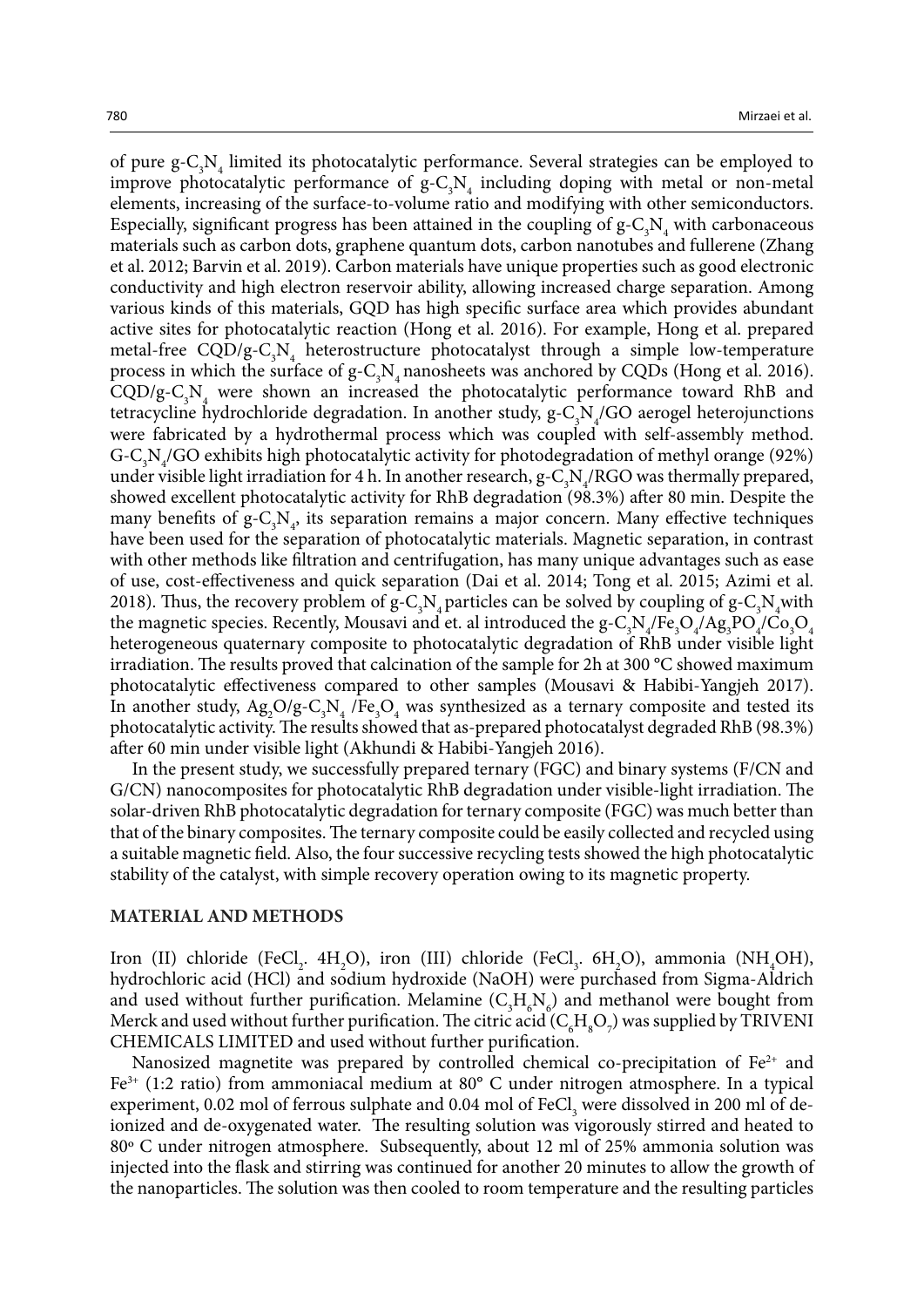were centrifuged followed by repeated washing with distilled water. The pH of the suspension was brought to neutral by the addition of dilute HCl, and the particles were rewashed with distilled water (Akhundi & Habibi-Yangjeh 2016).

Pyrolysis method is used to prepared graphene quantum dots (GQDs). 2 g of citric acid was heated and melted, which then turned dark orange in 25-30 minutes (Hong et al. 2016).

For synthesizing  $g - C_3 N_4$ , 5 g of melamine were placed into a 50 mL covered alumina crucible, then calcined from 25 °C to 550 °C with a heating rate of 2.3 °C/min. With further thermal polymerization reaction for 4 h at 550 °C, the  $g-C_3N_4$  powders were obtained through grinding after cooling to the room temperature (Rehman et al. 2019).

To prepare the  $Fe_{3}O_{4}/g-C_{3}N_{4}$  nanocomposite, 100 mg g-C<sub>3</sub>N<sub>4</sub> were dispersed in 50 ml of DI water by ultrasound for 30 min. Meanwhile, 1 mg of  $\text{Fe}_{3}\text{O}_{4}$  nano particles was added into 10 mL of DI water by ultrasound for 15 min. Then, we added the suspension of  $\text{Fe}_{3}\text{O}_{4}$  nano particles to the suspension of  $g$ -C<sub>3</sub>N<sub>4</sub> drop by drop under vigorous stirring. After that, the obtained mixed suspension was sealed and stirred for 24 h. Finally, the product was dried at 60 °C for 24 h in a vacuum drying oven and then annealed at 150 °C in the vacuum drying oven for 2 h (Liu et al. 2014).

To prepare the GQD/g-C<sub>3</sub>N<sub>4</sub> nanocomposite, 0.3 g of as-prepared pure g-C<sub>3</sub>N<sub>4</sub> was added into 50 mL of methanol, then ultrasonically dispersed for 30 min. Subsequently, the GQD dispersion liquid was added into the g-C<sub>3</sub>N<sub>4</sub>/methanol mixture, and continuously stirred at 40 °C until the methanol and water were completely removed (Hong et al. 2016).

For the synthesis of FGC nanocomposite, firstly, the  $Fe<sub>3</sub>O<sub>4</sub>$  powder was prepared by coprecipitation method (Safee et al. 2010). The G/CN Binary nanocomposite was prepared according to the previously reported literatures (Zheng et al. 2012; Naik et al. 2017; Wang et al. 2017). Finally, for FGC preparation,  $0.1$  g of Fe<sub>3</sub>O<sub>4</sub> powder and  $0.5$  g of G/CN powder were ball milled with a pellet for 1 h. Then, the obtained powder was dispersed into 40 mL of DI water by ultrasonic irradiation for 2 h. The product was centrifuged and dried in an oven at 70 ° C for 4 h (Fig. 1).

Field emission scanning electron microscopy (FESEM) images were obtained by Tescan-Mira3 equipment. Powder X-ray diffraction (XRD) by using a Bruker D5000 diffractometer with Cu Ka radiation ( $\lambda$ =0.15418 nm) was operated to study the phase structures of the samples.  $\mathrm{N}_\mathrm{2}$  adsorption–desorption isotherm was performed with a Micrometrics TriStar II plus at 77



**Fig. 1.** Overall flowchart for the synthesis of (FGC) nanocomposite.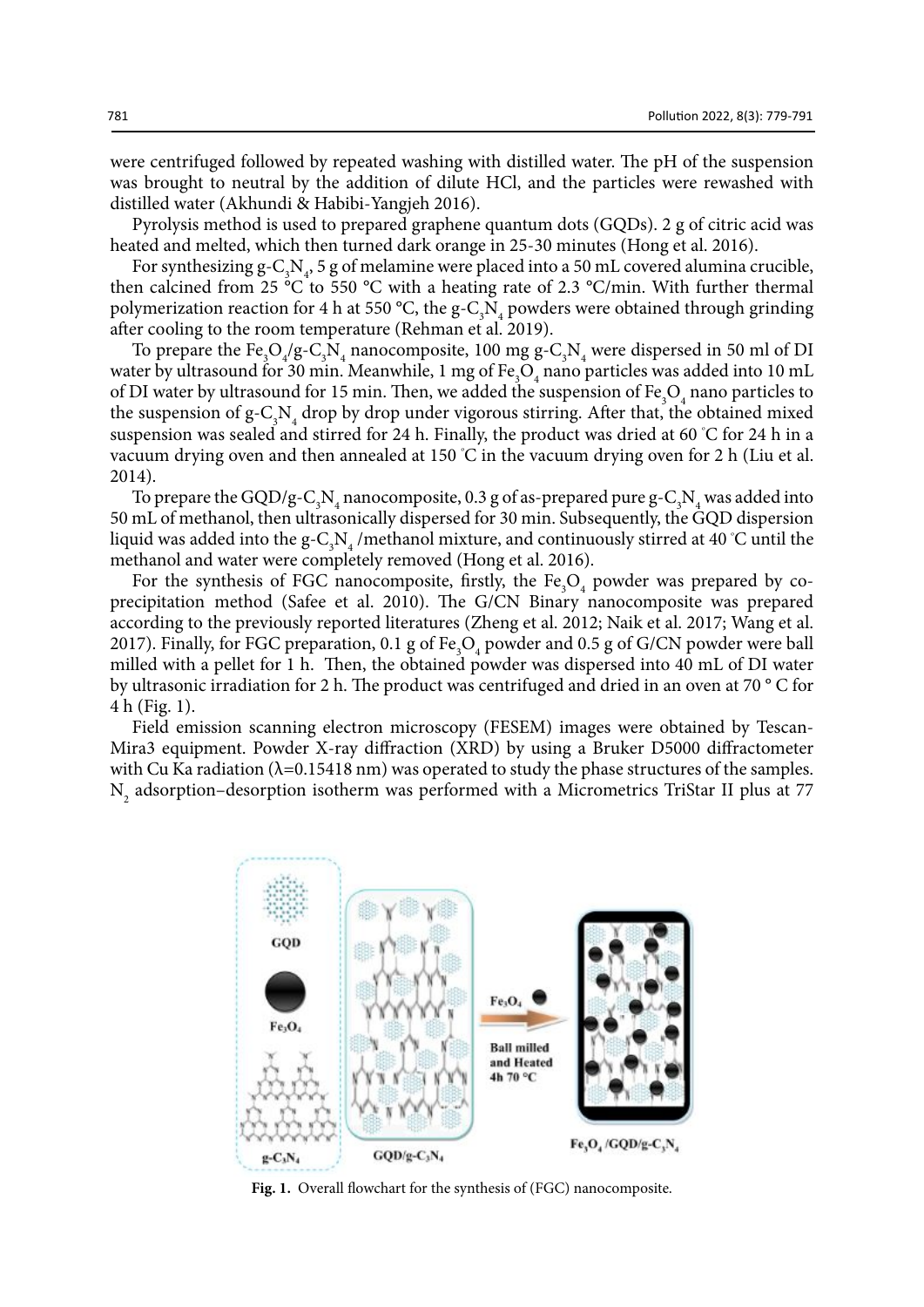K. Before measurements, the sample was degassed at 100 °C for 12 h. The surface area was calculated according to BET equation and the pore size distribution was calculated using BJH approach from the adsorption branch of isotherm. UV-Vis diffuse reflectance spectroscopy (DRS) was recorded with an AvaSpec-2048 TEC spectrometer. Photoluminescence (PL) spectra of samples were recorded at room temperature using an Agilent-G980A instrument. The VSM profile was investigated by a (MDKB) vibrating sample magnetometer.

The photocatalytic performance was examined by RhB degradation at room temperature under visible light (150-W LED lamp) irradiation. In a typical experiment, 100 mg of photocatalysts were dispersed into 50 ml of 10 mg/L RhB aqueous solution, and then the mixed solution was stirred in the darkness for 30 min to get the adsorption-desorption equilibrium. During light irradiation, 5mL of the suspension was extracted, photocatalyst particles were separated using an external magnet and analysed to determine its residual concentration by a UV-vis spectrophotometer at the max absorbed wavelength of 562 nm. The degradation efficiency of the photocatalyst was calculated by the following equation:

$$
Degradation efficiency (%) = (C_0-C_t) / C_0 \times 100 \%
$$
 (1)

Where  $C_0$  and  $C_t$  represent the concentration of RhB at irradiation time zero and at reaction time

t, respectively.

The apparent first-order rate constant (k) can be obtained by fitting:

 $\ln (C_{t}/C_{0}) = -k_{t}$  $\left( 2\right)$ 

#### **RESULTS AND DISCUSSION**

The X-ray diffraction pattern (XRD) of the Fe<sub>3</sub>O<sub>4</sub>, g-C<sub>3</sub>N<sub>4</sub> and FGC are presented in Fig. 2. The XRD spectrum of Fe<sub>3</sub>O<sub>4</sub> exhibited diffraction peaks at  $2\theta = 17.76^{\circ}$ , 30.04 °, 35.64 °, 43.4°, 57.32 °, and 63.24 °, which were well indexed to the (111) (220), (311), (400), (511), and (440) crystal planes of the spinel Fe<sub>3</sub>O<sub>4</sub>, respectively (JCPDS 96-900-5814) (Fig. 2a). The absence of other diffraction peaks indicates that the obtained nanoparticles were pure  $Fe<sub>3</sub>O<sub>4</sub>$  with a spinel structure (Safee et al. 2010). Two peaks are observed in the  $g - C_3 N_4$  pattern, which indicates that melamine successfully transforms to  $g-C_3N_4$ . The strong peak at 27.4° corresponds to the (002) plane and is assigned to the interlayer stacking structure of the aromatic system, and the peak at 13.16° corresponds to the (100) plane and is attributed to the in-plane repeat unit of tri-s-triazine (JCPDS 96-047-1526) (Fig. 2b) (Wang et al. 2017). In the case of FGC, the XRD patterns are seen as the combination of patterns of  $g - C_3 N_4$  and Fe<sub>3</sub>O<sub>4</sub> NPs. This diffraction pattern evidences the successful formation of ternary nanocomposite. However, the XRD peaks of GQD NPs are not clearly observed in the XRD patterns, which may be attributed to its low content. Also, the crystallite size of the synthesised material was found to be 6-10 nm by the Scherrer's formula,  $Dg = K\lambda/\beta cos\theta$ , where, D is the crystalline size, k (constant) = 0.9, λ (wavelength) =  $1.54 \times 10^{-10}$  m, β=full width half maximum (FWHM) and θ=diffraction angle.

The FTIR results of Fe<sub>3</sub>O<sub>4</sub>, g-C<sub>3</sub>N<sub>4</sub> and FGC are shown in Fig. 3. In the spectrum of Fe<sub>3</sub>O<sub>4</sub>, peaks at ~600 and 1037 cm<sup>-1</sup> were attributed to the Fe–O stretching vibration. The pronounced absorption at 1200-1600 cm<sup>-1</sup> region is assigned to the stretching vibration of  $g - C_3 N_4$ heterocyclic, whereas the sharp peak at 809 cm<sup>-1</sup> is observed as the typical breathing vibration of triazine units in the skeleton structure of  $g-C_3N_4$ . Moreover, in the case of the FGC, there was no significant change in the  $g-C_3N_4$  spectrum after formation ternary composite, indicating that the FTIR spectrum is not sensitive enough to study the interaction between species, and there is no covalent band between the FGC components (Yang et al. 2010).

Surface morphology of  $\text{Fe}_{3}\text{O}_{4}$ , G/CN and FGC samples, was studied by FESEM technique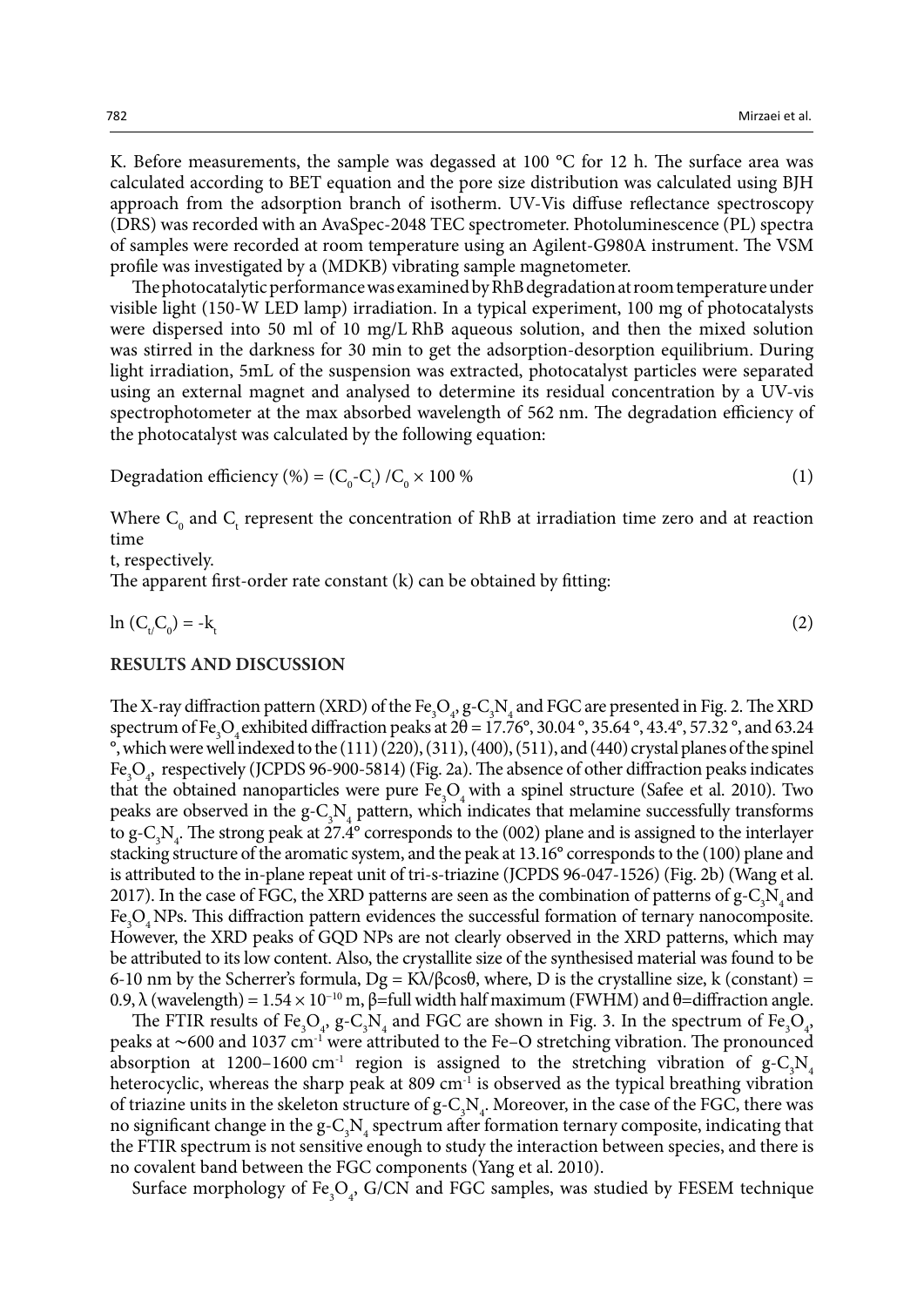

**Fig. 2.** XRD patterns of (a)  $Fe<sub>3</sub>O<sub>4</sub>$ , (b) g- $C<sub>3</sub>N<sub>4</sub>$  and (c) (FGC) nanocomposite.



**Fig. 3.** FTIR spectra of (a)  $Fe_3O_4$ , (b)  $g-C_3N_4$ , (c) (FGC) nanocomposite.

(Fig. 4a-c). As observed, particles of  $Fe<sub>3</sub>O<sub>4</sub>$  have accumulated on the surface of g-C<sub>3</sub>N<sub>4</sub>. The phase purity of FGC is studied by EDX, as well as elemental mapping and the corresponding results are shown in Fig. 5a and Table 1. Which reveal that the FGC consist of element Fe, O, C and N. The EDX elemental mapping graphs obviously demonstrated that the elements were uniformly distributed in the FCC. These results further validate the hybridization of pristine g-C<sub>3</sub>N<sub>4</sub>, GQD and Fe<sub>3</sub>O<sub>4</sub> (Fig. 5b-f) (Wang et al. 2017; Rehman et al. 2019).

Efficiency of the photocatalysts in the separation of photogenerated electron-hole pairs is investigated with the help of PL spectroscopy. Intensity of a PL spectrum is directly proportional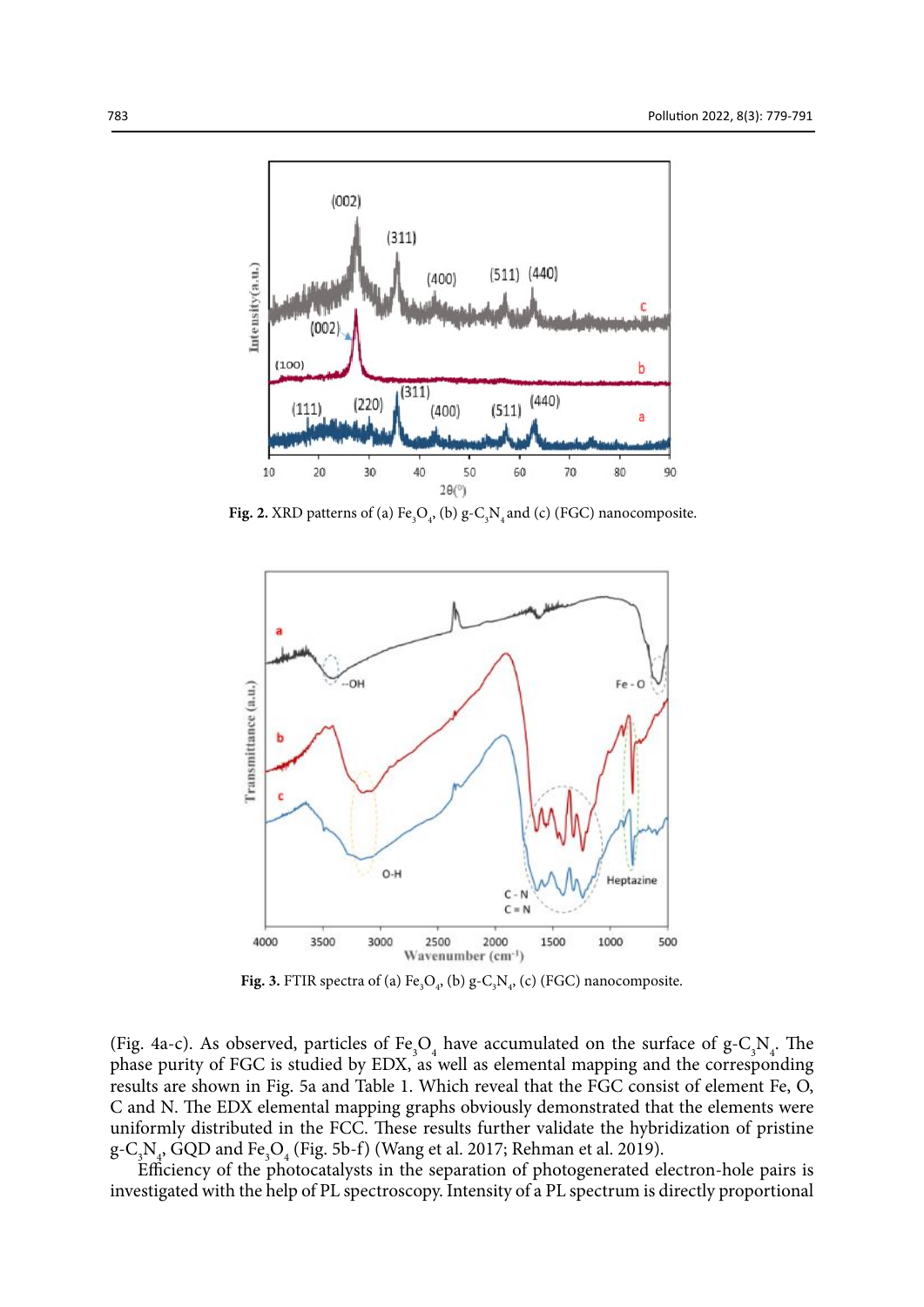

**Fig. 4.** FESEM images of (a)  $Fe_{3}O_{4}$ , (b)  $g-C_{3}N_{4}/GQD$  and (c) (FGC) nanocomposite.

to the recombination rate of the charge carriers. PL spectra, for GQD in Fig. 6, showed an intense peak at 460 nm owing to the recombination of fast photogenerated electrons and holes (Mitchell et al. 2014; Bayat & Saievar-Iranizad 2017). PL intensity decreased for G/CN after composite formation between GQD and  $g-C_3N_4$ . Moreover, the FGC displayed lower intensity compare to the pure GQD and G/CN, indicating that in the FGC the recombination of photogenerated electrons and holes was decreased.

Table 2 illustrates the textural properties of  $g-C_3N_4$  and FGC photocatalyst, which was obtained by  $N_2$  adsorbtion-desorbtion analysis. After the formation of FGC, compared to pure  $g - C_3 N_4$ , specific surface area and pore volume has increased. The specific surface area of 14.2 and 22.9  $m^2g^{-1}$  were calculated for  $g-C_3N_4$  and FGC respectively. Therefore, active sites where are active centers of photocatalyst has raised, thus resulting in improvement of the photocatalytic performance (Zhou et al. 2013).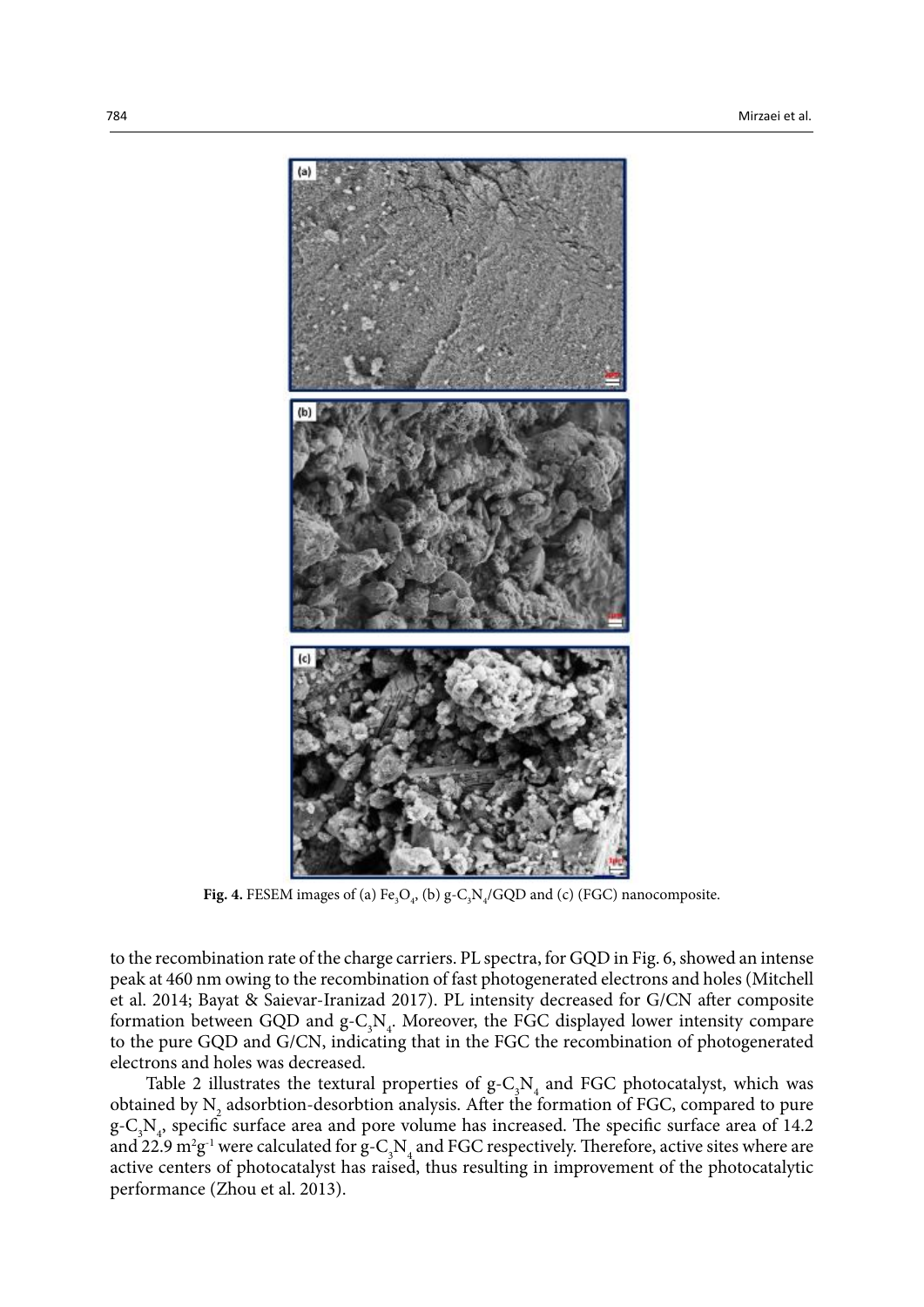

**Fig.5. (a) EDX spectra of (FGC) and (b-f) Elemental mapping image of the (FGC) nanocomposite**. **Fig. 5.** (a) EDX spectra of (FGC) and (b-f) Elemental mapping image of the (FGC) nanocomposite.

| <b>Samples</b>                 |                          |          | Element $(\%)$ |                          |                          |
|--------------------------------|--------------------------|----------|----------------|--------------------------|--------------------------|
|                                | Fe                       | $\Omega$ |                |                          | N                        |
| Fe <sub>3</sub> O <sub>4</sub> | 38.54                    | 61.46    |                | $\overline{\phantom{a}}$ | $\overline{\phantom{a}}$ |
| $GQD/g-C_3N_4$                 | $\overline{\phantom{a}}$ | 5.18     |                | 47.65                    | 47.17                    |
| FGC                            | 9.59                     | 22.37    |                | 34.38                    | 33.63                    |

**Table1. Basic composition of the produced materials represented by EDX analysis. Table 1.** Basic composition of the produced materials represented by EDX analysis.

Magnetic properties of the  $Fe<sub>3</sub>O<sub>4</sub>$  NPs and FGC are shown in Fig.7. The saturation magnetization (Ms) of the  $Fe<sub>3</sub>O<sub>4</sub>$  NPs was determined to be 61.70 emu/g. The FGC shows a maximum saturation magnetization of 12.09 emu/g, which is lower than pure  $Fe<sub>3</sub>O<sub>4</sub>$  NPs due to the presence of nonmagnetic  $g - C_3 N_4$  and GQD NPs along with magnetic  $Fe_3O_4$  NPs. Obviously, there is no any hysteresis, remanence, and coercivity in the magnetic hysteresis loops. Therefore, the samples are superparamagnetic and saturation magnetization of the nanocomposite is enough to separate particles from the solution using an external magnetic field (Zhu et al. 2008).

The photocatalytic activity of F/CN, G/CN and FGC photocatalysts was examined via degrading RhB in the presence of visible light. For the control experiments, before introducing the light irradiation, it achieves an adsorption-desorption equilibrium in the dark condition for 30 minutes. It can be observed from blank test that RhB is hardly degraded under visible and photocatalyst-free conditions, which proves that RhB is very stable in the aqueous solution. The FGC shows low photo-degradation efficiency of F/CN and G/CN within 70 min illumination.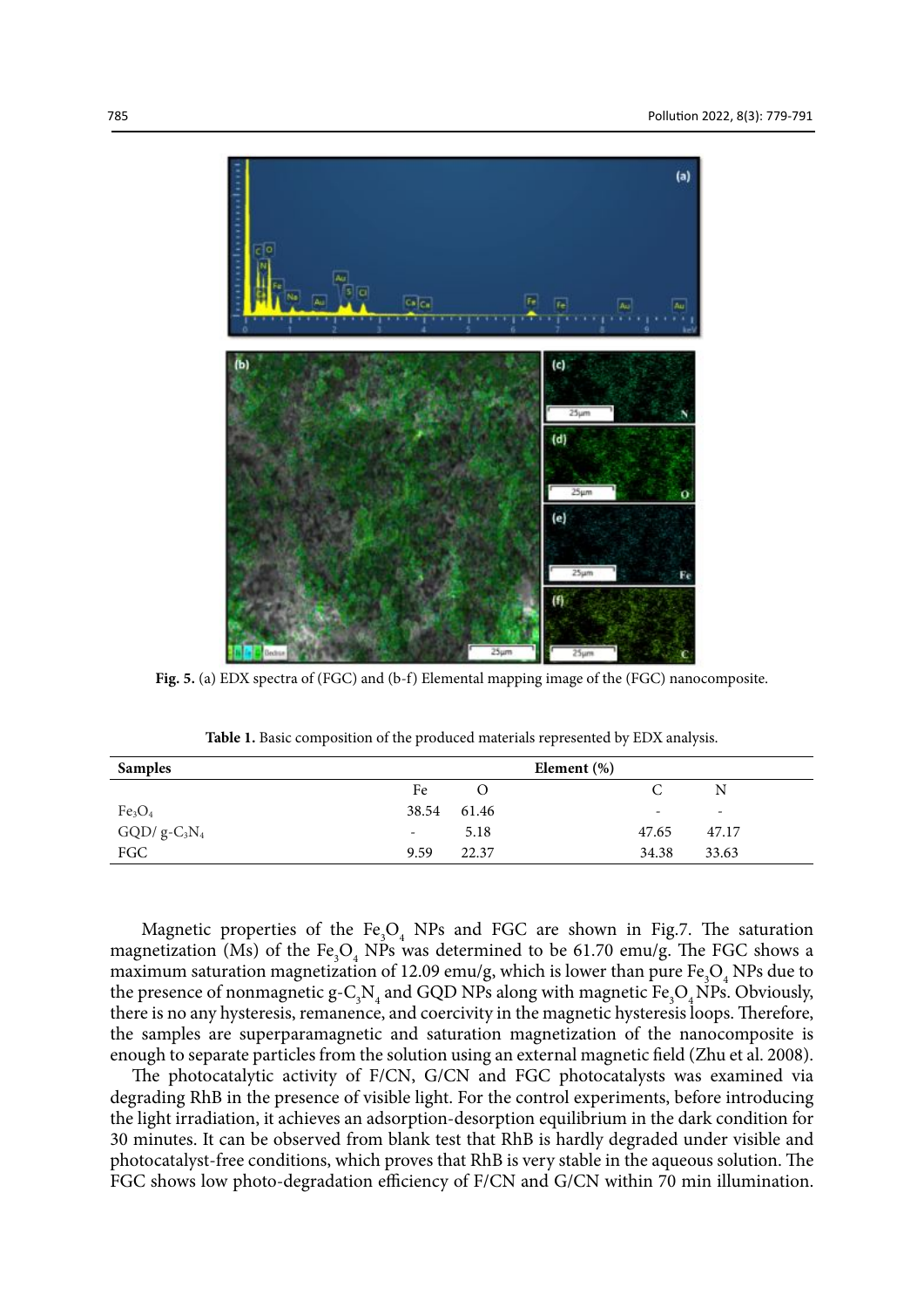

**Fig. 6.** PL spectra of GQD, GQD/ $g - C_3N_4$  and (FGC) nanocomposite.

Table 2. The details of samples, BET surface areas, BJH pore size, and the pore volumes of the as-synthesized samples.

| <b>Samples</b> | BET surface area $(m^2g^{-1})$ | Pore volume $(cm3 g-1)$ | Pore size (nm) |  |
|----------------|--------------------------------|-------------------------|----------------|--|
| $g - C_3 N_4$  | 14.2                           | 0.048                   | 14.24          |  |
| FGC            | 22.9                           | 0.099                   | 22.39          |  |



Applied field (Oe) **Fig. 7.** VSM of  $\text{Fe}_{3}\text{O}_{4}$  and FGC nanocomposite.

Interestingly, the photocatalytic activity of FGC was significantly increased after the addition of GQD and Fe<sub>3</sub>O<sub>4</sub> to couple with the g-C<sub>3</sub>N<sub>4</sub>. FGC exhibited best degradation efficiency (100 %) as against that of other photocatalysts after 70 min illumination. This result is possibly attributed to the electrons transfer efficiency or the significantly improved visible light harvesting for ternary composite (Fig. 8a-b). As shown in Fig. 8c, the degradation data of RhB could be fitted by pseudofirst-order kinetic model. The apparent degradation constants of F/CN, G/CN and FGC samples are estimated to be 28.2×  $10^{-3}$ ,  $22 \times 10^{-3}$  and  $99 \times 10^{-3}$  min<sup>-1</sup>, respectively. Specifically, FGC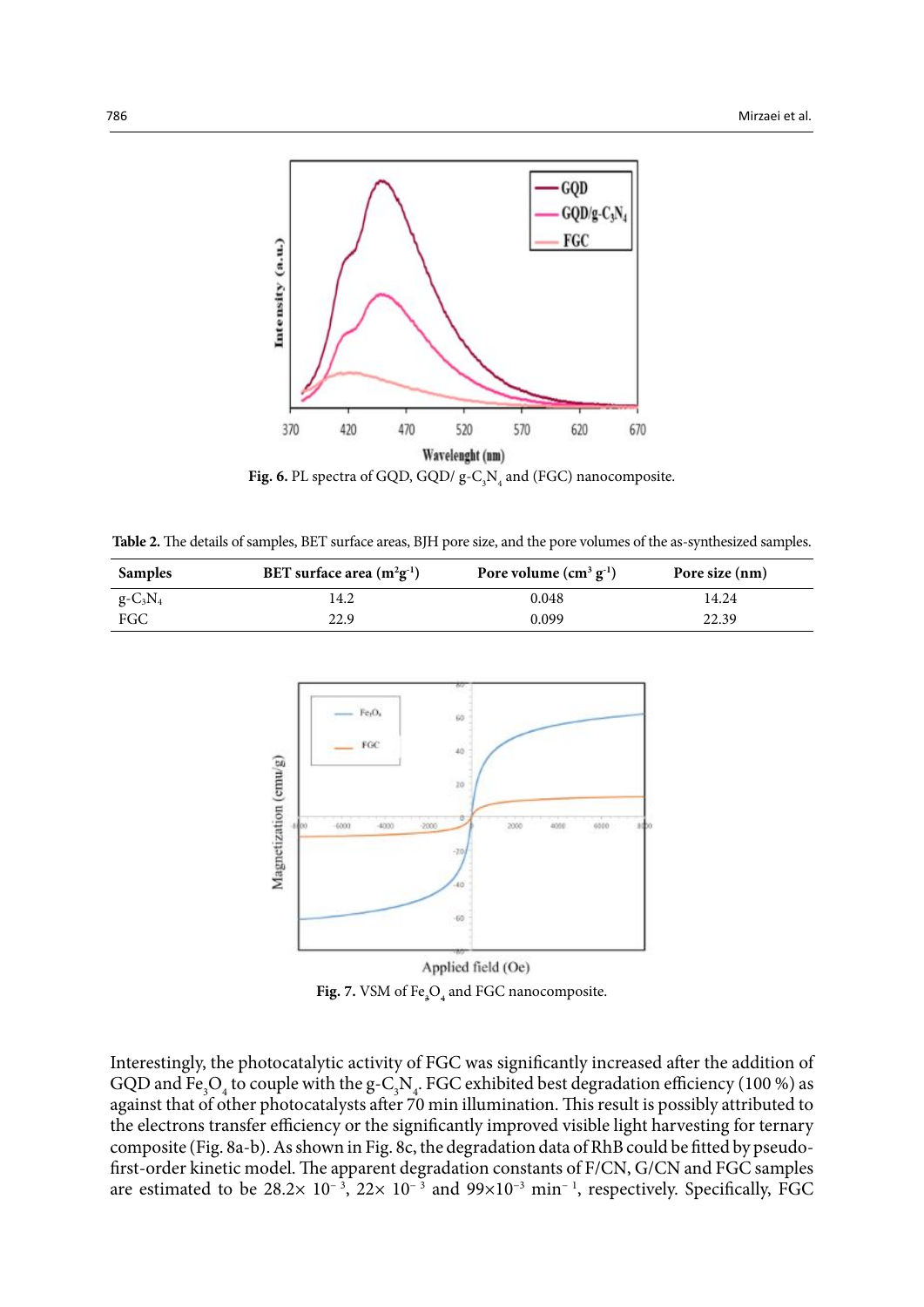displays the highest rate constant for RhB degradation, nearly 3.5 and 4.5 times higher than F/CN and G/CN photocatalysts, respectively. These results indicate that FGC can effectively improve the photocatalytic efficiency of F/CN and G/CN. The enhanced photocatalytic performance can be attributed to the formation of heterogeneous, generating improved electron-hole separation and enhanced visible light absorption. Finally, the reusability of the FGC was examined by a cycle experiment of photocatalytic degradation of RhB. As shown in Fig. 8d, after four recycles, the prepared photocatalyst still show satisfied photocatalytic performance for the degradation of RhB, implying that the ternary photocatalyst is quite stable in the photocatalytic reaction.

Based on the above experimental results and the discussion, a practical mechanism for



FIG. **EXPERIMENTAL CONSTRUCT CONSTRUCT THE PROPERTIES** (e) PHOTOGRADATION CURVE FOR **FOR FIG. PHOTOCATAL Fig. 8.** (a) RhB removal efficiency during the photocatalytic experiments (b) Photodegradation curve for degradation of RhB over the fabricated samples (c) Pseudo-first order kinetic model of RhB photocatalysis (d) Cycle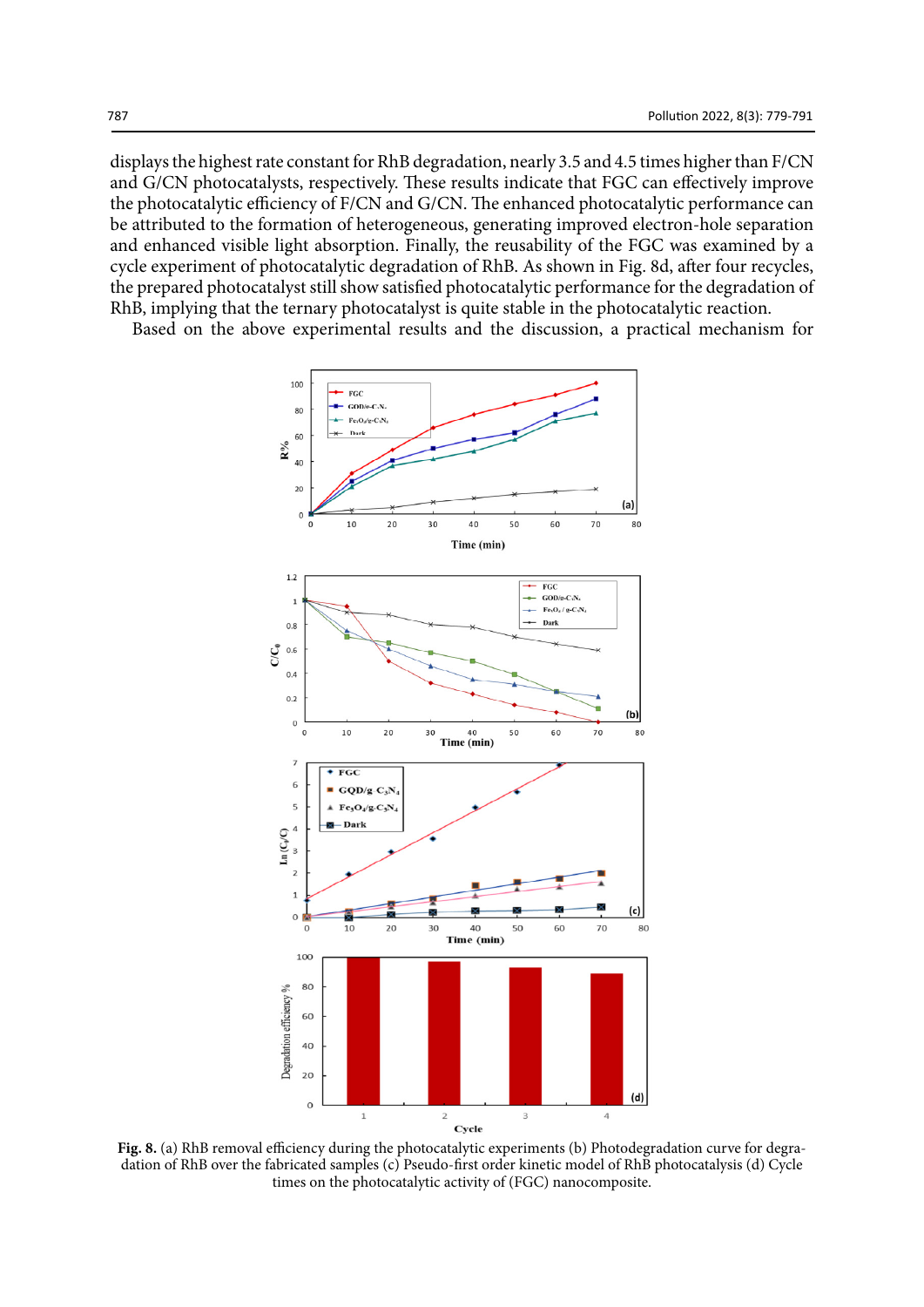

**Fig. 9.** proposed photocatalytic mechanism for degradation of RhB by (FGC) nanocomposite under visible light irradiation and degradation of RhB by (FGC) nanocomposite after 70 min.



**Fig. 10. Effects of a series of scavengers on the RhB photodegradation over FGC Fig. 10.** Effects of a series of scavengers on the RhB photodegradation over FGC

degradation of RhB by FGC under the visible light irradiation is presented in Fig 9. The Schematic illustration shows the electron–hole separation processes and photodegradation mechanism of RhB. Firstly, when FGC is exposed to visible-light, the  $g-C_3N_4$  produced electrons and holes. The electrons on conduction band of the  $g-C_3N_4$  rapidly transfer to  $Fe_3O_4$ , and further transfer to GQD because of the good electrical conductivity of  $Fe<sub>3</sub>O<sub>4</sub>$  and the electron storing capacity of GQD. Therefore, a part of photoelectrons on  $g-C_3N_4$  conduction band by  $Fe_3O_4$  transfer indirectly to GQD served as terminal electron acceptor, thus prolonging the photogenerated electrons lifetime and facilitating the charge carrier separation in the whole photocatalytic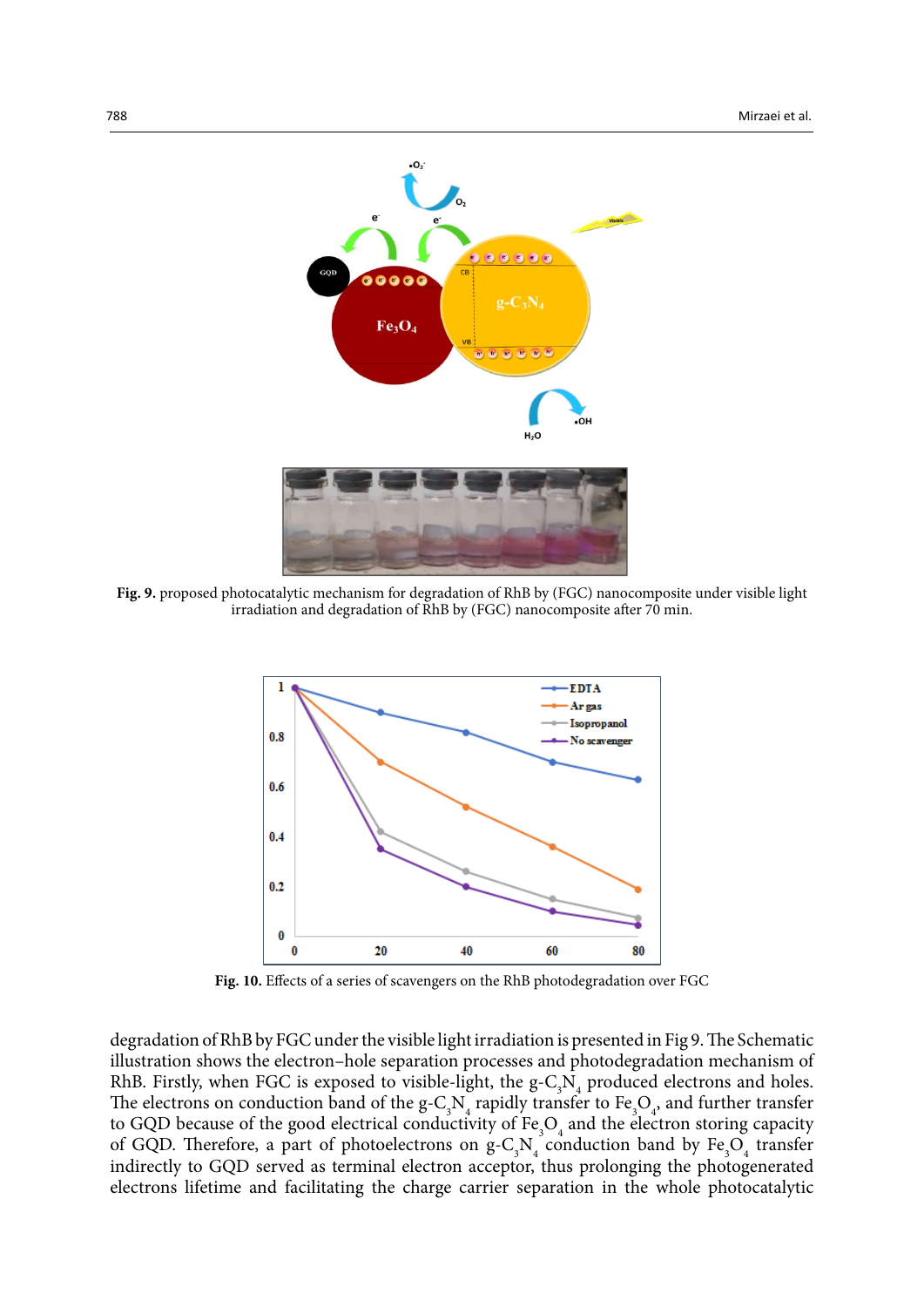system. This result has been confirmed by the PL spectra test. To further understand this process, we conducted experiments to identify the reactive species involved with the photodegradation of RhB. EDTA, argon gas, and isopropanol were selected to act as hole  $(h<sup>+</sup>)$ , superoxide radical ('O<sub>2</sub>), and hydroxyl radical ('OH) scavengers, respectively. As shown in Fig. 10, the addition of isopropanol had no significant effects on the photodegradation of RhB by FGC, and thus • OH was not involved in the process. By contrast, the addition of EDTA considerably reduced the degradation of RhB by the photocatalyst, which shows that  $h^+$  played a major role. In addition, argon gas decreased the photocatalytic degradation of RhB to some extent, thereby indicating that  $O_2$  affected the photodegradation system, but its effect was less than that of h<sup>+</sup>. In fact, the photo-induced electrons could reduce  $O_2$  to  $O_2$ , which affected the degradation of RhB. To further understand this process, we conducted experiments to identify the reactive species involved with the photodegradation of RhB. EDTA, argon gas, and isopropanol were selected to act as hole (h<sup>+</sup>), superoxide radical ( $O_2$ ), and hydroxyl radical ( $OH$ ) scavengers, respectively. As shown in Fig. 10, the addition of isopropanol had no significant effects on the photodegradation of RhB by FGC, and thus • OH was not involved in the process. By contrast, the addition of EDTA considerably reduced the degradation of RhB by the photocatalyst, which shows that  $h^+$ played a major role. In addition, argon gas decreased the photocatalytic degradation of RhB to some extent, thereby indicating that  $O_2$  affected the photodegradation system, but its effect was less than that of h<sup>+</sup>. In fact, the photo-induced electrons could reduce  $O_2$  to  $O_2$ , which affected the degradation of RhB (Ma et al. 2005; Liu et al. 2014). Furthermore, Photographs of RhB solution before and after the addition of FGC were shown in Fig. 9.

## **CONCLUSIONS**

Briefly, we successfully prepared ternary magnetic FGC nanocomposite, as highly enhanced visible-light-active photocatalyst. Photocatalytic activity of the photocatalysts was evaluated by degradation of RhB under the visible-light irradiation. Among the prepared samples, ternary composite has the best activity. The photocatalytic activity of FGC nanocomposite is higher than those of the F/CN and G/CN nanocomposites in degradation of RhB under the visible-light irradiation. The enhanced activity of the FGC nanocomposite was assigned to more harvesting of the visible-light illumination and more efficiently separation of the photogenerated charge carriers. The as-prepared photocatalyst can be washed and reused several times because of the strong magnetism. The photodegradation kinetics and possible reaction mechanism were also evaluated.

## **ACKNOWLEDGMENT**

The Authors wish to acknowledge University of Semnan and University of Tehran, for financial support of this work.

## **GRANT SUPPORT DETAILS**

The present research did not receive any financial support.

## **CONFLICT OF INTEREST**

The authors declare that there is not any conflict of interests regarding the publication of this manuscript. In addition, the ethical issues, including plagiarism, informed consent, misconduct, data fabrication and/ or falsification, double publication and/or submission, and redundancy has been completely observed by the authors.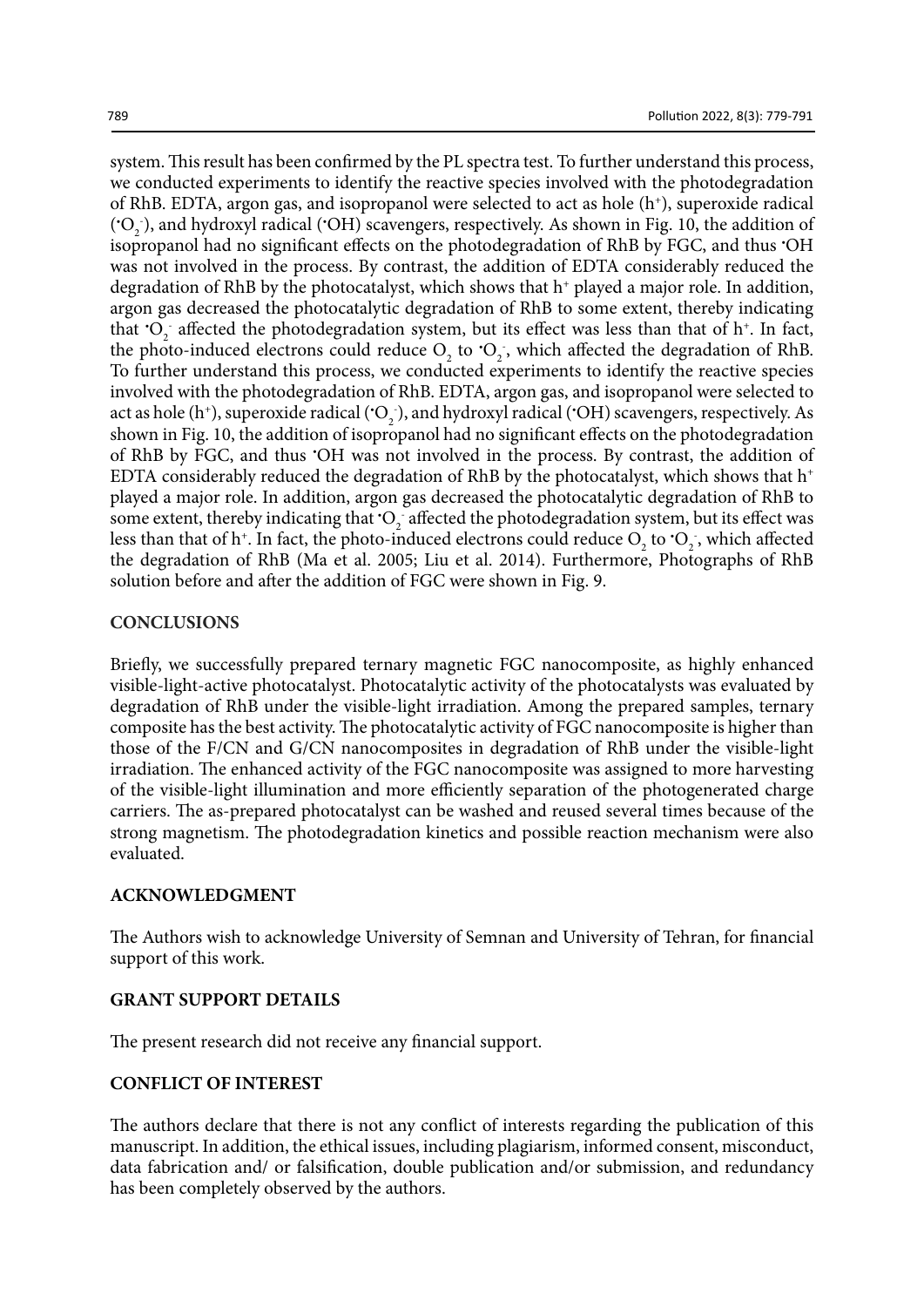#### **LIFE SCIENCE REPORTING**

No life science threat was practiced in this research.

## **REFERENCES**

- Akhundi, A., Badiei, A. and Ziarani, G. M. (2020). Graphitic carbon nitride-based photocatalysts: toward efficient organic transformation for value-added chemicals production. Mol. Catal. 488; 110902- 110912.
- Akhundi, A. and Habibi-Yangjeh, A. (2016). Facile preparation of novel quaternary  $g C_3 N_4 / Fe_3 O_4 / Agl$ Bi<sub>2</sub>S<sub>3</sub> nanocomposites: magnetically separable visible-light-driven photocatalysts with significantly enhanced activity. RSC Adv., 6(108); 106572–106583.
- Alsaleh, M. and Abdul-Rahim, A. S. (2021). The nexus between worldwide governance indicators and hydropower sustainable growth in EU 28 region. Int. J. Environ. Res., 15(6); 1–15.
- Azimi, EB., Badiei, A. and Sadr, M. H. (2018a). Dramatic visible photocatalytic performance of  $g-C_3N_4$ . based nanocomposite due to the synergistic effect of AgBr and ZnO semiconductors. J. Phys. Chem. Solids, 122; 174–183.
- Azimi, E. B., Badiei, A., Sadr, MH. and Amiri, A. (2018b). A template-free method to synthesize porous g-C3 N4 with efficient visible light photodegradation of organic pollutants in water. Adv. Powder Technol., 29(11); 2785–2791.
- Barvin, R. K. B., Prakash, P., Ganesh, V. and Jeyaprabha, B. (2019). Highly selective and sensitive sensing of toxic mercury ions utilizing carbon quantum dot-modified glassy carbon electrode, Int. J. Environ. Res., 13(6); 1015–1023.
- Bayat, A. and Saievar-Iranizad, E. (2017). Synthesis of green-photoluminescent single layer graphene quantum dots: determination of HOMO and LUMO energy states' J. Lumin., 192; 180–183.
- Dai, K., Lu, L., Liu, Q., Zhu, G., Wei, X., Bai, J., Xuan, L. and Wang, H. (2014). Sonication assisted preparation of graphene oxide/graphitic-C3N4 nanosheet hybrid with reinforced photocurrent for photocatalyst applications, Dalt. Trans., 43(17); 6295–6299.
- Dalrymple, O. K., Stefanakos, E., Trotz, M. A. and Goswami, DY. (2010). A review of the mechanisms and modeling of photocatalytic disinfection, Appl. Catal. B Environ., 98(1-2); 27–38.
- Esplugas, S., Gimenez, J., Contreras, S., Pascual, E. and Rodrıguez, M. (2002). Comparison of different advanced oxidation processes for phenol degradation. Water. Res., 36(4); 1034–1042.
- Ghanbari, M. and Salavati-Niasari, M. (2018).  $TI_4^{\circ}CdI_6^{\circ}$  nanostructures: facile sonochemical synthesis and photocatalytic activity for removal of organic dyes' Inorg. Chem., 57(18); 11443–11455.
- Giannakis, S. Rtimi, S. and Pulgarin, C. (2017). Light-assisted advanced oxidation processes for the elimination of chemical and microbiological pollution of wastewaters in developed and developing countries. Molecules, 22(7); 1070.
- Hong, Y., Meng, Y., Zhang, G., Yin, B., Zhao, Y., Shi, W. and Li, C. (2016). Facile fabrication of stable metal-free  $CQDs/g-C_3N_4$  heterojunctions with efficiently enhanced visible-light photocatalytic activity. Sep. Purif. Technol., 171; 229–237.
- Karami, M., Ghanbari, Amiri, O. and Salavati-Niasari, M. (2020). Enhanced antibacterial activity and photocatalytic degradation of organic dyes under visible light using cesium lead iodide perovskite nanostructures prepared by hydrothermal method. Sep. Purif. Technol., 253; 117526.
- Liu, C. G., Wu, X. T., Li, X. F. and Zhang, XG. (2014). Synthesis of graphene-like  $g C_3 N_4 / Fe_3 O_4$ nanocomposites with high photocatalytic activity and applications in drug delivery. RSC Adv., 4(107); 62492–62498.
- Ma, Z., Guan, Y. and Liu, H. (2005). Synthesis and characterization of micron‐sized monodisperse superparamagnetic polymer particles with amino groups. J. Polym. Sci. Part. A Polym. Chem., 43(15); 3433–3439.
- Mitchell, B., Siobhan, J. B. and Thomas, N. (2014). Graphene quantum dots. Part. Part. Syst. Char., 31(4); 415–428.
- Mousavi, M. and Habibi-Yangjeh, A. (2017). Novel magnetically separable g-C<sub>3</sub>N<sub>4</sub>/Fe<sub>3</sub>O<sub>4</sub>/Ag<sub>3</sub>PO<sub>4</sub>/Co<sub>3</sub>O<sub>4</sub> nanocomposites: visible-light-driven photocatalysts with highly enhanced activity,. Adv. Powder Technol., 28(6); 1540–1553.
- Naik, J. P., Sutradhar, P. and Saha, M. (2017). Molecular scale rapid synthesis of graphene quantum dots